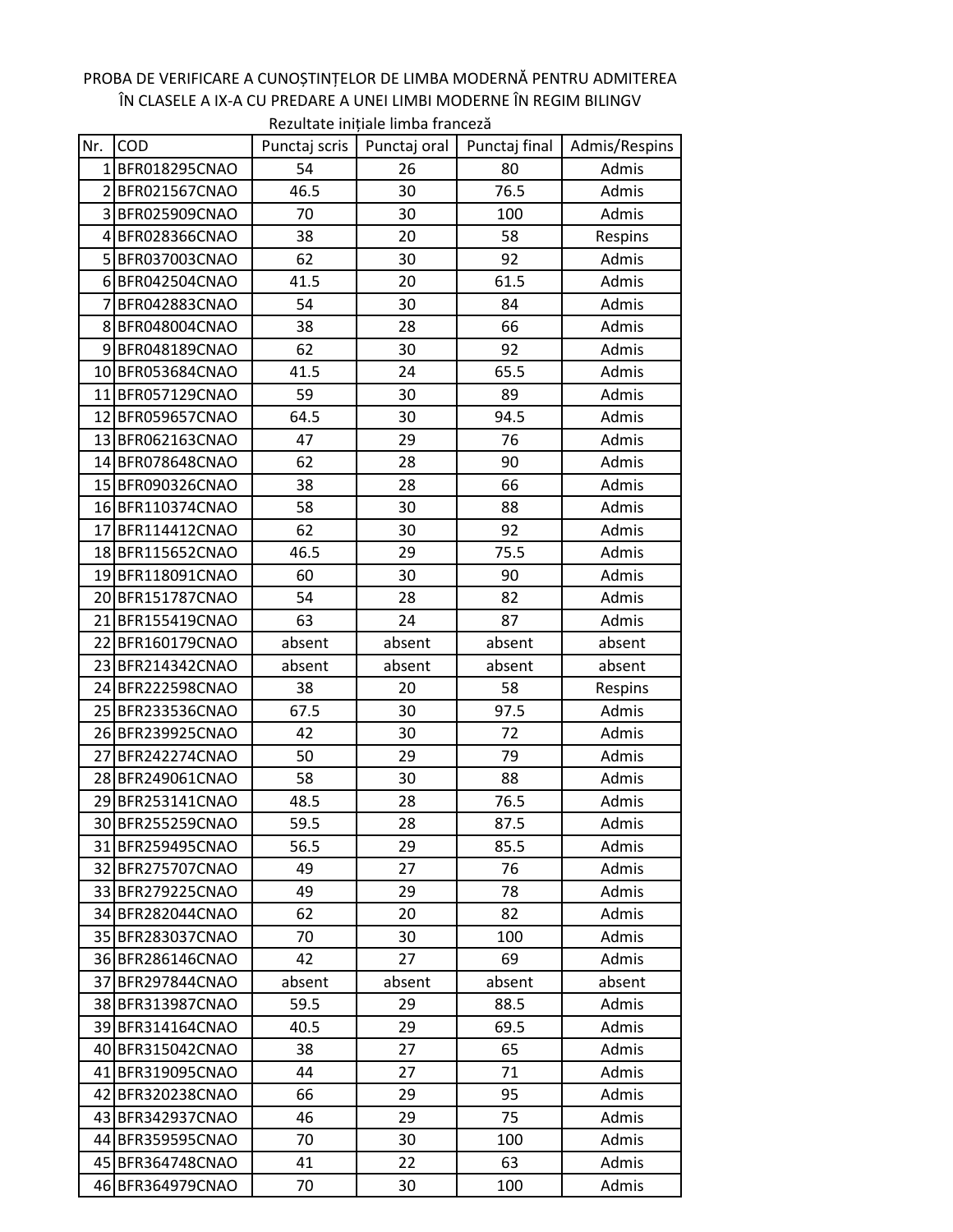| Nr. | <b>COD</b>           | Punctaj scris | Punctaj oral | Punctaj final | Admis/Respins |
|-----|----------------------|---------------|--------------|---------------|---------------|
|     | 47 BFR367515CNAO     | 39.5          | 29           | 68.5          | Admis         |
|     | 48 BFR383691CNAO     | 55            | 29           | 84            | Admis         |
|     | 49 BFR385827CNAO     | 58            | 28           | 86            | Admis         |
|     | 50 BFR388841 CNAO    | 32            | 26           | 58            | Respins       |
|     | 51 BFR395966CNAO     | 47.5          | 20           | 67.5          | Admis         |
|     | 52 BFR409584CNAO     | 70            | 30           | 100           | Admis         |
|     | 53 BFR414116CNAO     | 44            | 29           | 73            | Admis         |
|     | 54 BFR421516CNAO     | 53            | 30           | 83            | Admis         |
|     | 55 BFR439425CNAO     | 62            | 30           | 92            | Admis         |
|     | 56 BFR461337CNAO     | 53            | 28           | 81            | Admis         |
| 57  | BFR462685CNAO        | 43            | 28           | 71            | Admis         |
|     | 58 BFR463042CNAO     | 70            | 30           | 100           | Admis         |
|     | 59 BFR480333CNAO     | 32            | 30           | 62            | Admis         |
|     | 60 BFR481765CNAO     | 51            | 27           | 78            | Admis         |
|     | 61 BFR491794CNAO     | 62            | 28           | 90            | Admis         |
|     | 62 BFR532592CNAO     | 48.5          | 26           | 74.5          | Admis         |
|     | 63 BFR538303CNAO     | 42            | 27           | 69            | Admis         |
|     | 64 BFR539515CNAO     | 41            | 30           | 71            | Admis         |
|     | 65 BFR539789CNAO     | 54            | 28           | 82            | Admis         |
|     | 66 BFR547714CNAO     | 29            | 24           | 53            | Respins       |
| 67  | <b>BFR559067CNAO</b> | 58            | 28           | 86            | Admis         |
|     | 68 BFR575703CNAO     | 62            | 30           | 92            | Admis         |
|     | 69 BFR576743CNAO     | 53            | 30           | 83            | Admis         |
|     | 70 BFR592417CNAO     | 55.5          | 30           | 85.5          | Admis         |
| 71  | <b>BFR603764CNAO</b> | absent        | absent       | absent        | absent        |
|     | 72 BFR609771CNAO     | 41            | 28           | 69            | Admis         |
|     | 73 BFR614316CNAO     | 62            | 30           | 92            | Admis         |
|     | 74 BFR625806CNAO     | 70            | 29           | 99            | Admis         |
|     | 75 BFR659246CNAO     | 39            | 22           | 61            | Admis         |
|     | 76 BFR689916CNAO     | 66            | 30           | 96            | Admis         |
| 77  | <b>BFR690889CNAO</b> | 42.5          | 20           | 62.5          | Admis         |
|     | 78 BFR697485CNAO     | 47            | 27           | 74            | Admis         |
|     | 79 BFR698295CNAO     | 52.5          | 24           | 76.5          | Admis         |
|     | 80 BFR698439CNAO     | 59.5          | 26           | 85.5          | Admis         |
|     | 81 BFR719503CNAO     | 56            | 30           | 86            | Admis         |
|     | 82 BFR729307CNAO     | 41            | 29           | 70            | Admis         |
|     | 83 BFR743044CNAO     | absent        | absent       | absent        | absent        |
|     | 84 BFR753782CNAO     | 50            | 30           | 80            | Admis         |
|     | 85 BFR763852CNAO     | 45            | 29           | 74            | Admis         |
|     | 86 BFR771745CNAO     | 42.5          | 29           | 71.5          | Admis         |
| 87  | <b>BFR787456CNAO</b> | 42            | 28           | 70            | Admis         |
|     | 88 BFR834804CNAO     | 38            | 20           | 58            | Respins       |
|     | 89 BFR838379CNAO     | 67.5          | 30           | 97.5          | Admis         |
| 90  | <b>BFR866462CNAO</b> | 38.5          | 25           | 63.5          | Admis         |
|     | 91 BFR883928CNAO     | 62            | 30           | 92            | Admis         |
|     | 92 BFR898732CNAO     | 70            | 30           | 100           | Admis         |
| 93  | BFR901662CNAO        | 59.5          | 29           | 88.5          | Admis         |
|     | 94 BFR904982CNAO     | 41.5          | 25           | 66.5          | Admis         |
|     | 95 BFR910846CNAO     | absent        | absent       | absent        | absent        |
|     | 96 BFR920254CNAO     | 49            | 30           | 79            | Admis         |
| 97  | BFR926842CNAO        | 56.5          | 29           | 85.5          | Admis         |